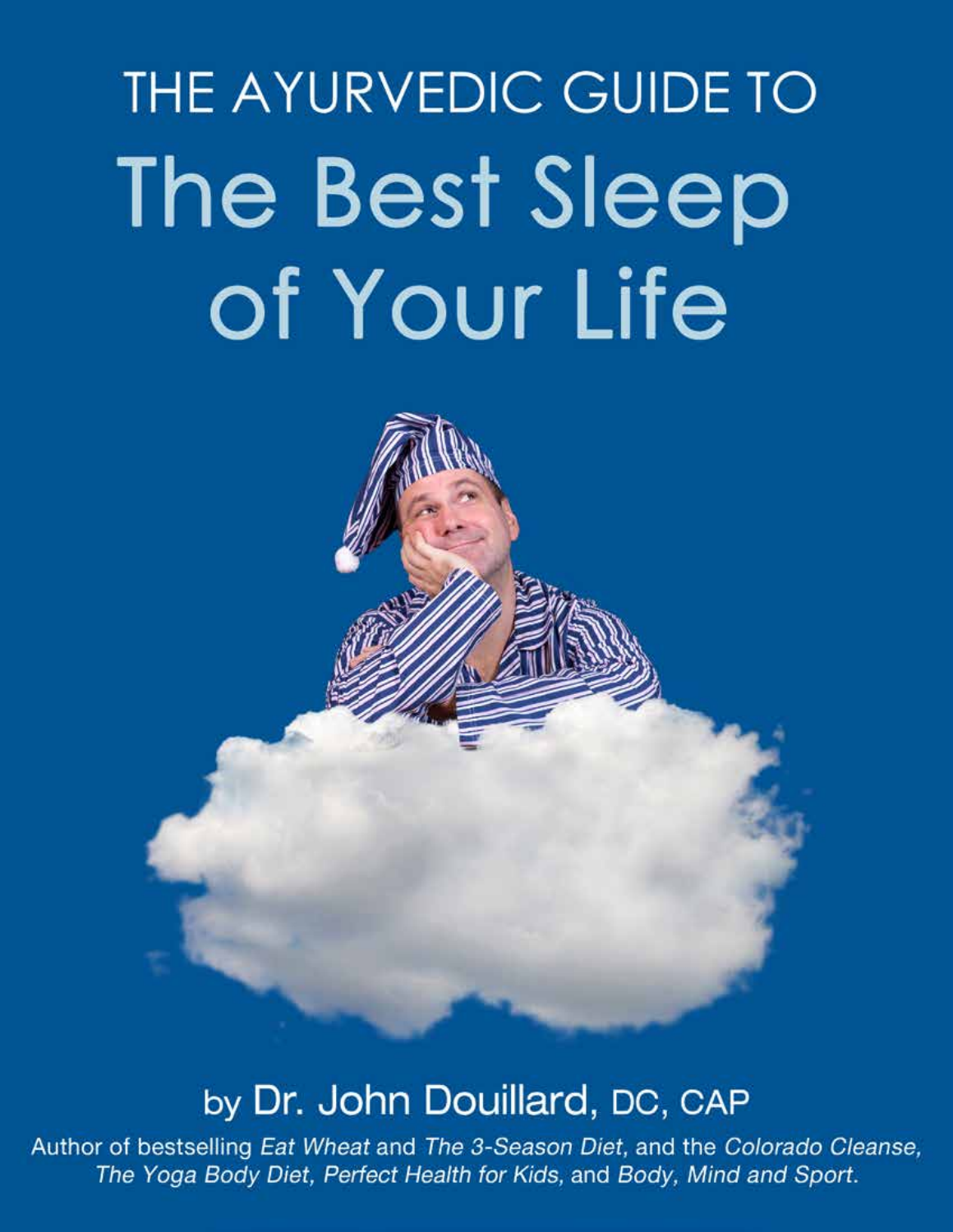Copyright 2018 by LifeSpa Products™, LLC

All rights reserved.

No part of this publication may be reproduced or transmitted in any form or by any means, electronic or mechanical, including photocopying, recording, or any other information storage and retrieval system, without the written permission of the LifeSpa.

This book may be purchased for business or promotional use for special sales.

For information, please contact us.

Internet addresses given in this book were accurate at the time of publication.

Published by LifeSpa Products<sup>™</sup>, LLC in the United States of America



Your Source for Natural Health News and Ayurveda "Proving Ancient Wisdom with Modern Science"

> 6662 Gunpark Drive E, Suite 102 Boulder, CO 80301  $(303)$  516 – 4848 [lifespa.com](http://lifespa.com/) | [info@lifespa.com](mailto:info%40lifespa.com?subject=)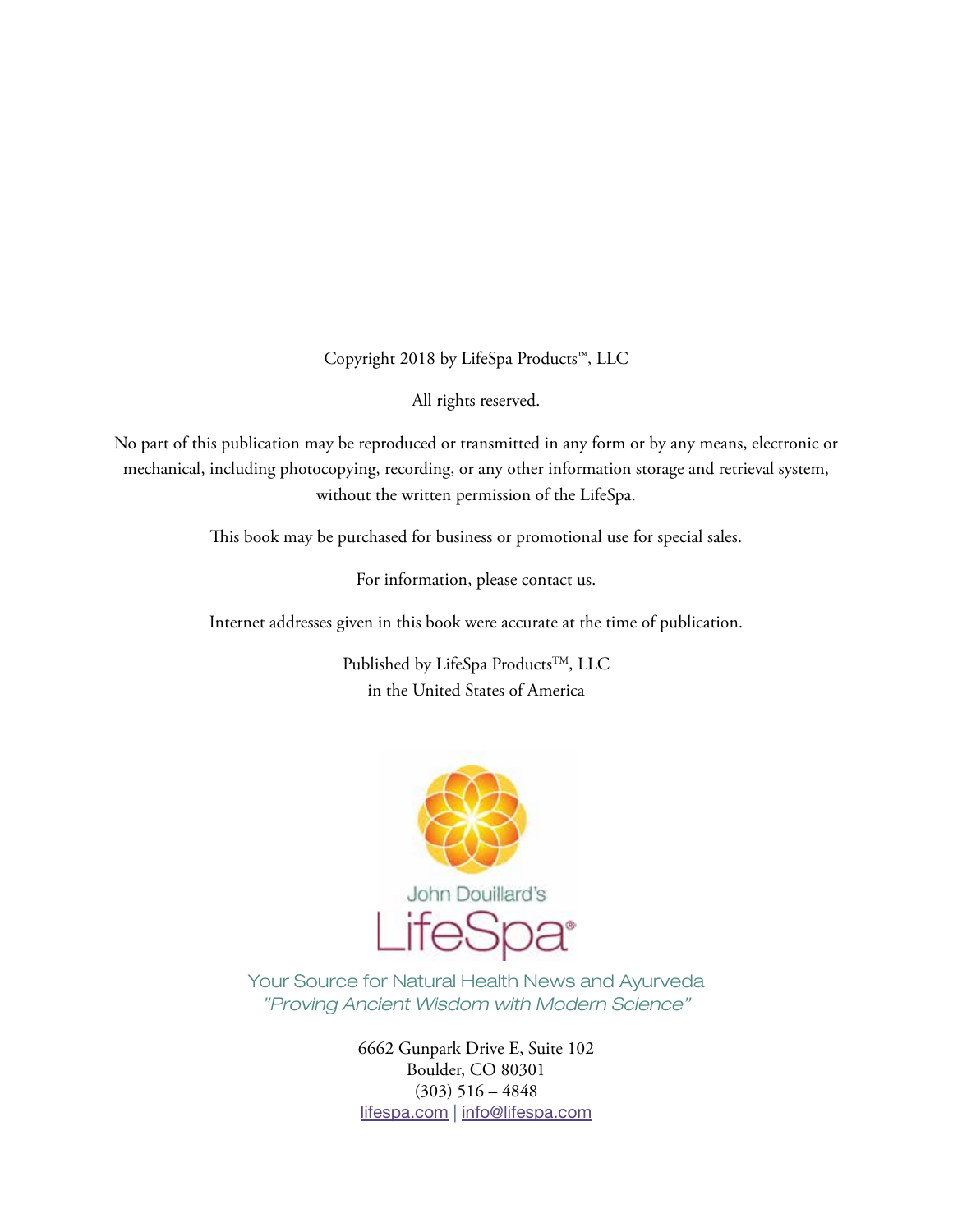### **General Suggestions for Sleep**

#### **Meditate Twice Daily**

Meditation is, at the very least, a tool that trains you to handle stress and come to a place of peaceful awareness. According to sleep research studies, meditation supports healthy sleep cycles and improves daytime energy. (1) [Take my](https://lifespa.com/free-meditation-training-viewing/)  [free meditation training here.](https://lifespa.com/free-meditation-training-viewing/)



#### **Manage Vata Digestion**

If you have occasional constipation—a classic vata imbalance that is commonly linked to sleep concerns—it is of utmost importance to use natural, herbal support. Please read about the Ayurvedic 3-fruit formula, [triphala](https://lifespa.com/ayurvedic-supplement-facts/triphala/), as well as my boweltoning formula that contains triphala, slippery elm bark, licorice root, and a small amount of psyllium, [Elim 1.](https://lifespa.com/healthy-alternatives-to-laxatives/)

Stay hydrated with 6-9 glasses of water per day. For the first two weeks, also sip hot water throughout the day.

[Learn more about resetting digestion](https://lifespa.com/perfecting-digestion-with-herbs/).

#### **Maintain a Regular Daily Routine**

Rise, meditate, eat, work, exercise, play, and sleep at the same time every day. Go to bed by 10pm, which is the end of the kapha period, when the mind and body are naturally drowsier.

If you are not currently accustomed to being regular about your routine, start by writing down a schedule to follow for the first few weeks.

New science tells us that every gene carries a biological clock that governs when we should eat, sleep, rest, digest, and exercise. The ancient wisdom of Ayurveda is now being backed by emerging [circadian medicine](https://lifespa.com/category/circadian-medicine/) science. (2)



#### **Eat Vata-Pacifying Foods**

Vata body types, or those with vata imbalances, are more prone to having sleep difficulties. (3) If the mind is very active at bedtime, be sure to eat a [vata-pacifying diet.](https://lifespa.com/winter-grocery-list-vata-balancing-diet/) Have an early, light supper, such as soup or hot cereal, high quality hard cheese or cottage cheese and warm milk at least three hours before bedtime.

Vata-balancing or sleep-supportive foods are generally characterized by having one or several of the following qualities:

Ayurvedic Guide to the Best Sleep of Your Life 3 *by John Douillard, DC, CAP* | lifespa.com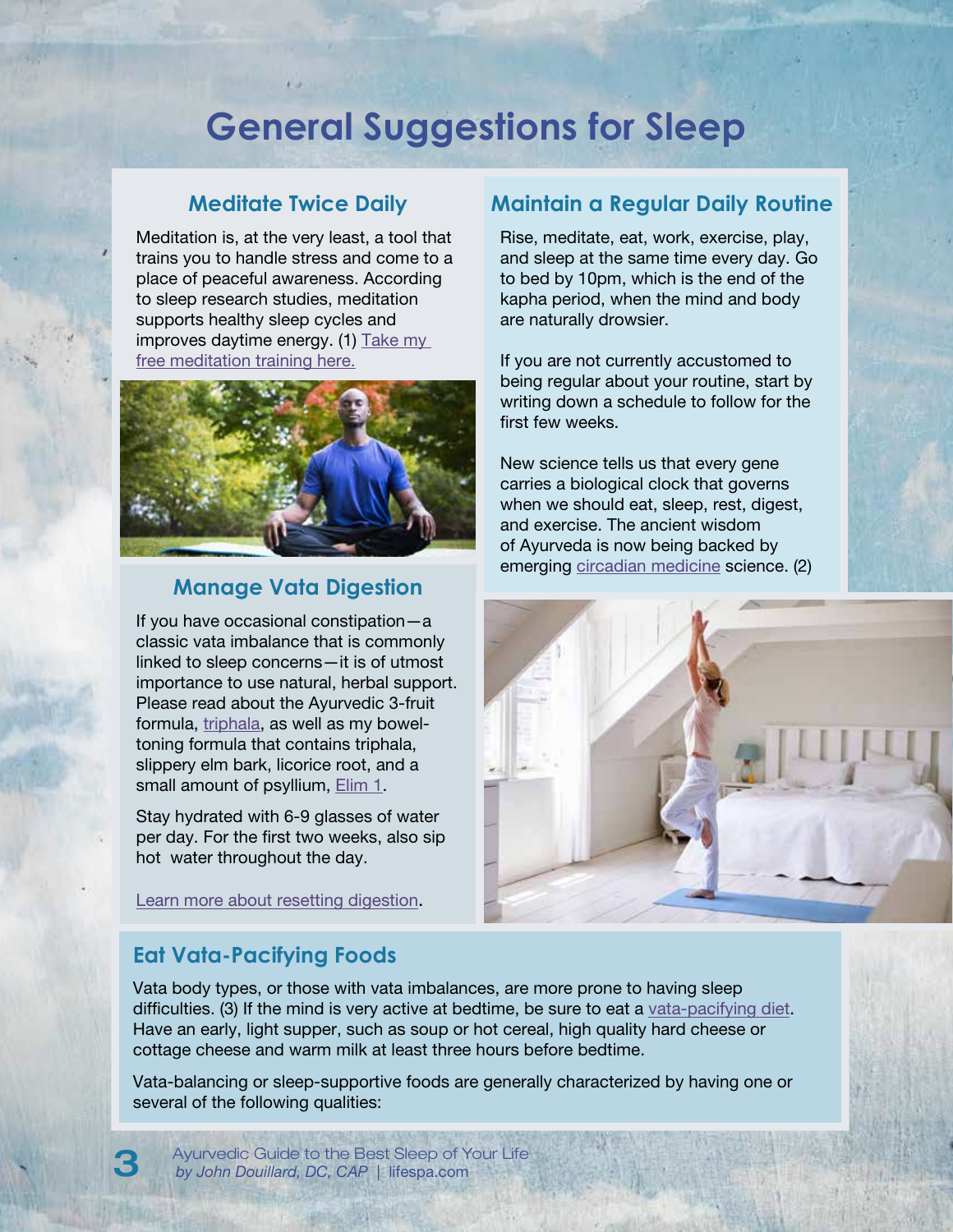warm, moist, oily, sweet, salty, and/or sour. Some examples include vegetable soup, steamed vegetables, nuts, seeds, and whole grains. Foods that are cold, dry, uncooked, and spicy can contribute to insomnia, as they increase vata. Decrease your consumption of cool salads, chips and salsa, crackers, cold beverages, caffeine, spicy foods, etc.

If you must have dessert, have it after lunch rather than after dinner. This will allow your body to burn the sugar off during the afternoon, rather than letting it keep you up at night.



### **Get Outside and Play**

Enjoy dynamic and more outdoor activities during the day. The more sun exposure you get during the day, the greater your production of melatonin at night. (4) [Melatonin](https://lifespa.com/ayurvedic-supplement-facts/melatonin/) is the body's circadian sleep hormone.

#### **Laugh and Enjoy**

Be sure to enjoy some light entertainment each day. Humorous books, laughter, play, uplifting movies or being in pleasant situations with family and friends will support healthy sleep cycles. (6) When possible avoid situations which tend to cause anxiety, worry, or anger. Study after study shows that stress is linked to a variety of sleep concerns. (5)



Ayurvedic Guide to the Best Sleep of Your Life 4 *by John Douillard, DC, CAP* | lifespa.com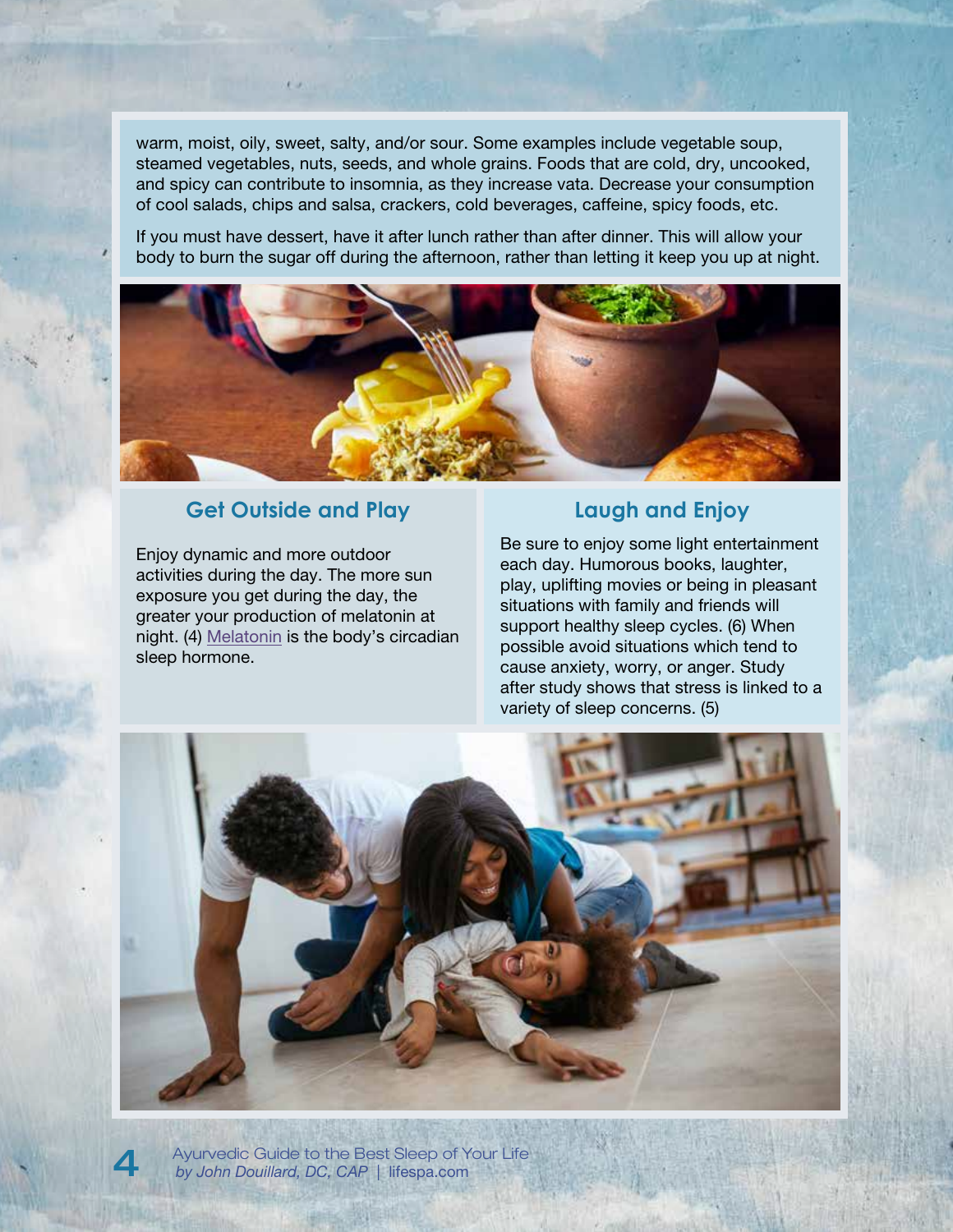### **In The Evening**

### **Cultivate Pleasant and Relaxing Activities**

Read, listen to soft music, play with children and/or animals. A short walk after dinner is helpful. After sunset, kapha qualities increase, which are heavy, calming, and sleep-inducing.

#### **Use Gentle and Soothing Aromatherapy Oil**

Use essential oils such as lavender, marjoram and chamomile, and florals like jasmine, rose and neroli in the bedroom just before going to bed.



#### **Avoid Work that Requires Energy and Concentration**

During the kapha time of night between 6 - 10PM, the nervous system and cortisol levels should be winding down. Avoid watching TV, exercise or being on your computer for at least one hour before bedtime, as it stimulates the nervous system and blocks melatonin production. Blue light filters help support melatonin production, but they do not stop the overstimulation of the mind.

## **Just Before Bed**

#### **Abhyanga**  *(Daily Self-Massage)*

Massage your head and bottom of your feet with [warm sesame oil](https://store.lifespa.com/product/tri-doshic-massage-oil-4oz/) or [ghee](https://lifespa.com/ayurvedic-supplement-facts/ghee/). Do not overstimulate the head by rubbing it too hard. For moderate sleep concerns, give yourself a gentle, full-body [self](https://lifespa.com/ayurvedic-daily-home-oil-massage-abhyanga/)[massage](https://lifespa.com/ayurvedic-daily-home-oil-massage-abhyanga/) followed by a warm bath. In post-menopausal women with sleep imbalances, an evening, full-body oil massage significantly supports healthy sleep cycles. (7)

#### **Drink a Glass of Warm Milk**

Warm milk has certain peptides that help lower cortisol and support healthy sleep. (8)

Add a little raw honey or [chyawanprash](https://lifespa.com/ayurvedic-supplement-facts/chyawanprash/) (an Ayurvedic superfood).

Saffron, nutmeg, and poppy seeds can be calming additions as well.

See the recipe for our nourishing Ojas Nightly Tonic below.

Ayurvedic Guide to the Best Sleep of Your Life 5 *by John Douillard, DC, CAP* | lifespa.com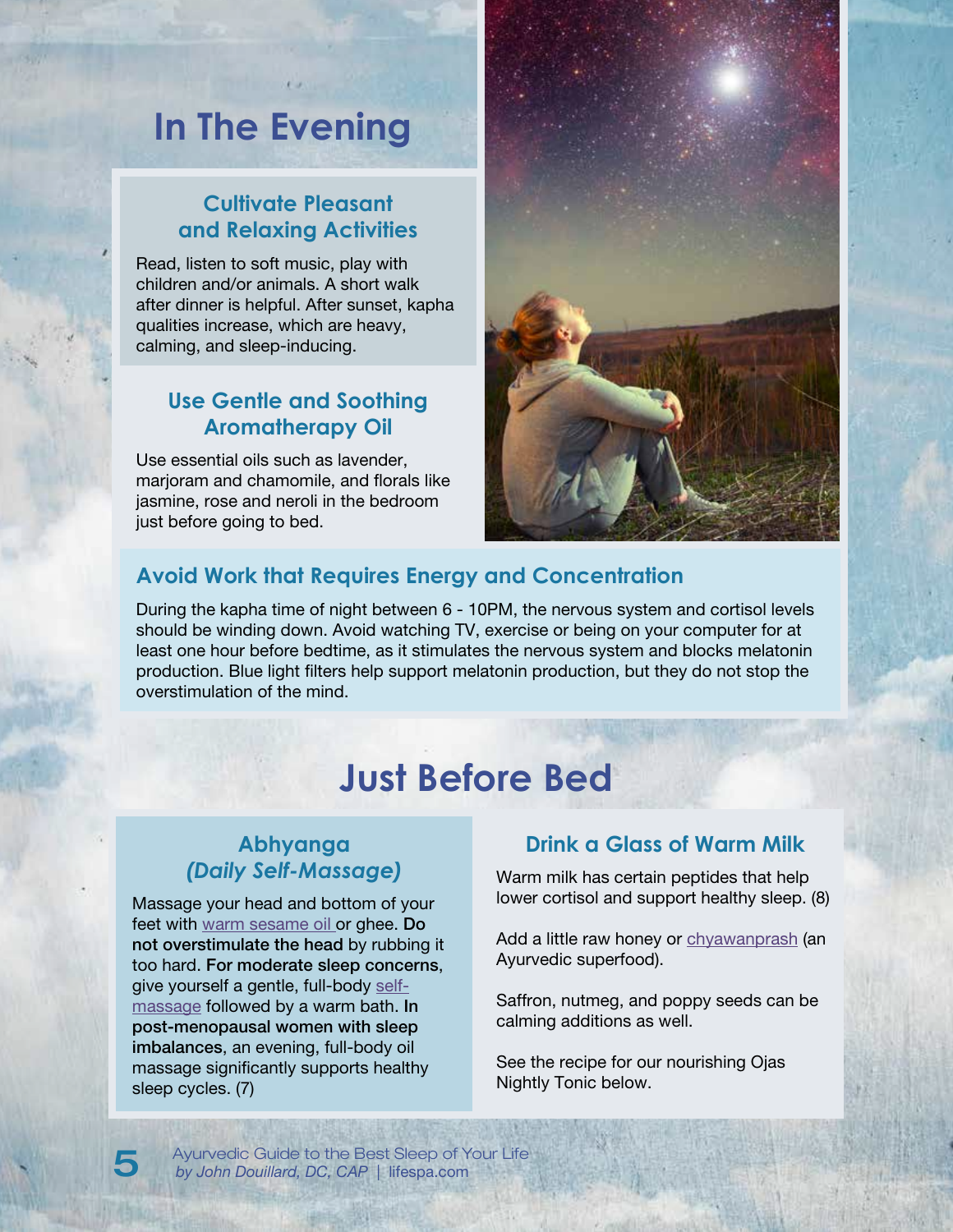#### **Avoid Sleeping Pills:**  *Ayurvedic Natural Sleep Aids*

Sleeping pills can interfere with the body's natural sleep responses. Try the following natural sleep aids (use one at a time until you find the one that works best for you):

- Saffron: Two to three threads of saffron heated in one cup of warm milk.
- Nutmeg: One large pinch of nutmeg stirred into one cup of warm milk.
- Poppy seeds: Soak 1/4 to 1/2 teaspoon poppy seeds for a few hours in one cup of warm water or milk. Drink warm.
- Brahmi: One teaspoon brahmi powder steeped in 1 cup of water, or 1-2 capsules of [Brahmi-Brain.](https://lifespa.com/ayurvedic-supplement-facts/brahmi/)
- Chamomile tea: One teabag or 1 teaspoon loose leaves, brewed with one cup of water.
- [Sleep Easy](https://lifespa.com/rejuvenate-dont-sedate-herbs-sleep/) herbal formula: Take 2 capsules before bed or as directed by your health care professional.
- [Ojas Nightly Tonic](https://lifespa.com/got-ojas-nourish-your-vitality/): A classic evening beverage of hot milk, dates, coconut, almonds, saffron, healing herbs, raw honey and ghee. See the recipe below.

#### **Melatonin**

Consider low dose melatonin for an ojas-boosting, circadian clock reset. Many sleep-seekers have tried melatonin without success, without realizing that they are actually taking too much.

The over-the-counter brands are typically too high of a dose that can sometimes cause an opposite reaction.

Based on this research, I formulated a [low-dose Liquid Melatonin](https://lifespa.com/ayurvedic-supplement-facts/melatonin/) supplement where 1 drop delivers only .1 mg of melatonin.

To reset your sleep clock, I suggest taking 1-10 drops about 45-60 minutes before bed for 3 months.

Learn why Ayurveda considers melatonin [the supreme ojas here](https://lifespa.com/tag/melatonin/).

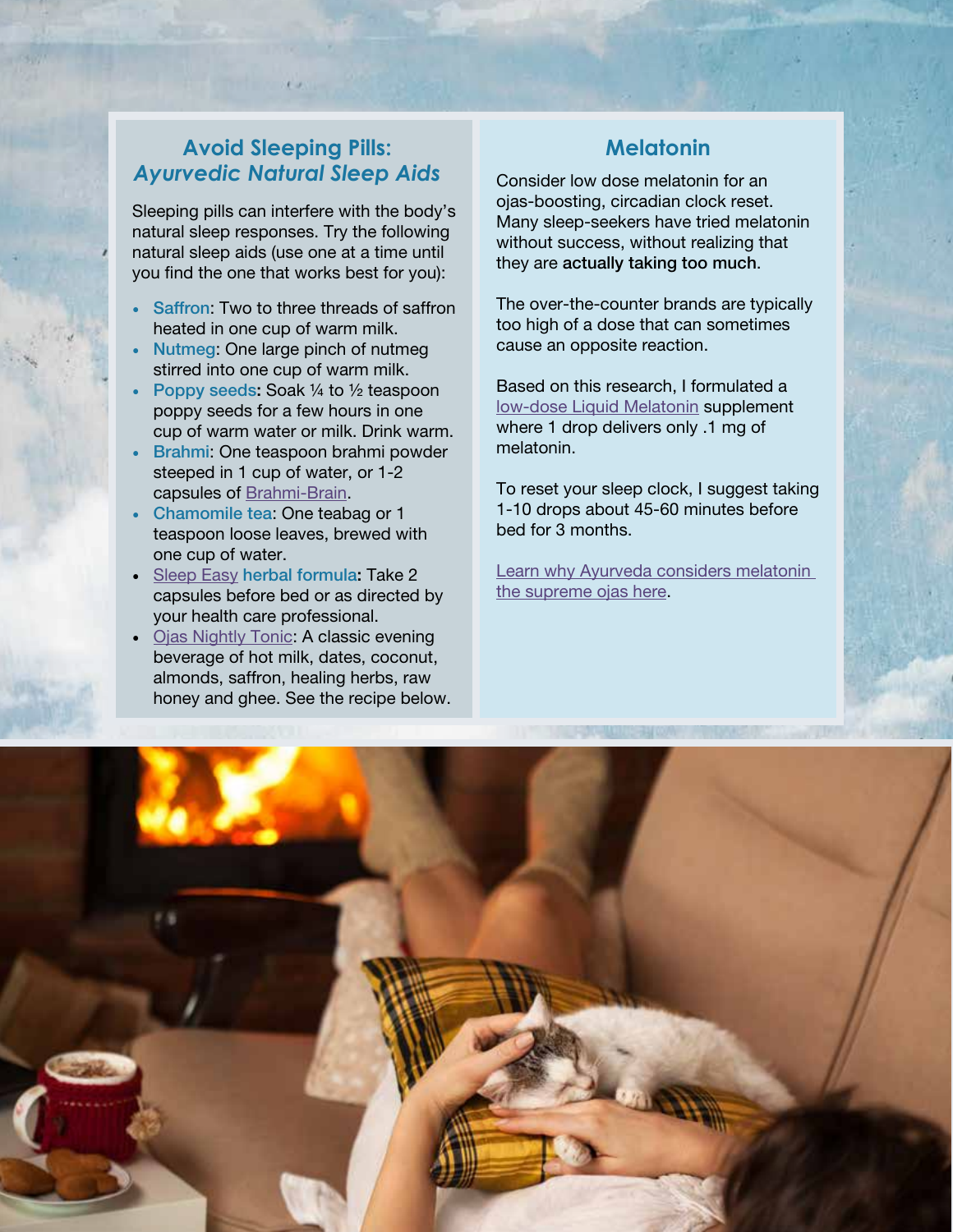# **In Bed**

#### **Adjust the Temperature**

Make sure that your bedroom is comfortable and orderly, and at the right temperature. Your bedroom should be cool like a cave and not hot. Melatonin production is associated with cooler body core temperatures. (9) There should be fresh air in the room. Natural fibers are most comfortable for bedclothes and bed linens as they breathe more easily and don't trap humidity next to the skin.

#### **Avoid Using the Bedroom for Mental Activities**

In the bedroom, avoid things like reading, working, or watching TV. The bedroom should be associated with sleeping, not activity.

#### **Keep Your Head and Feet Warm**

Use a hot water bottle under your feet or on your belly, and a cotton nightcap for your head.

#### **Turn Off Lights and Wi-Fi**

Make sure the room is dark with blackout shades, eye covers, and no computers or LED lights on in the room. Put black tape over the LED on/off indicator lights.

#### **Assume a Comfortable Position and Relax**

Do not worry about sleeping. Let your mind be lazy and wander freely. Take the attitude that you will naturally get as much rest as you need, even if you are not actually sleeping. Keep the lights off and your eyes closed without minding the time. Just enjoy resting comfortably, and sleep will come naturally. Remember that we go to bed to rest, not to sleep. If you worry that not sleeping will spoil your next day, this worry (and even anger) can make it even more difficult to fall asleep.



Ayurvedic Guide to the Best Sleep of Your Life 7 *by John Douillard, DC, CAP* | lifespa.com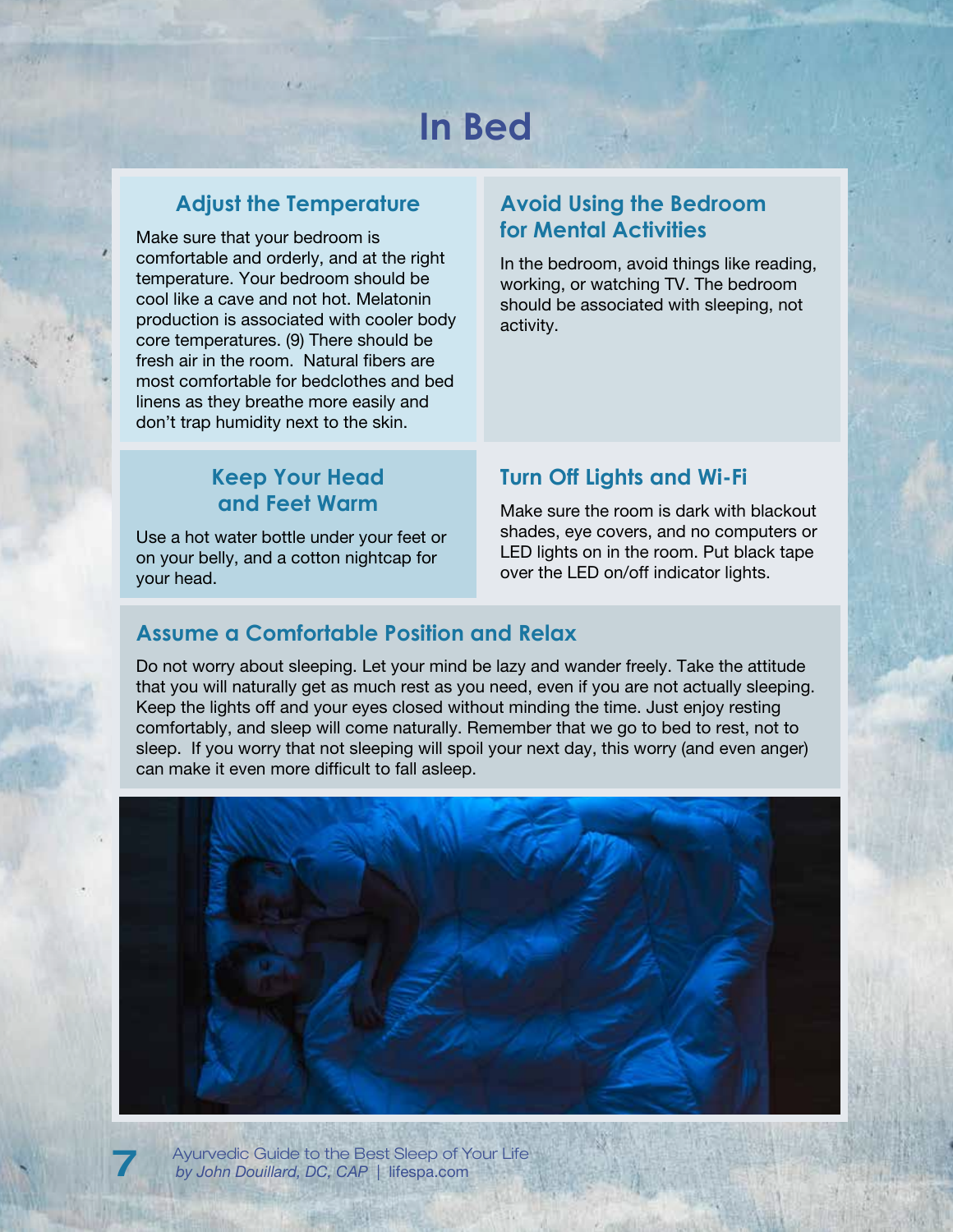## **In the Morning**

**CONTRACTOR** 

#### **Wake Up with the Sun**

Try not to set your alarm clock, if possible. Get up naturally with or before the sun. Once the sun is up, whenever possible get the sun on your body—even through a window is okay.

Take your  $V$ itamin D</u> supplement in the morning, as morning dosing helps to reset the circadian clock for sleep.

Consider giving up caffeine. Caffeine (even in the morning) can reduce melatonin production and block the ability to enjoy deep sleep.

#### **Morning Routine**

Start the day with an [oil massage](https://lifespa.com/ayurvedic-daily-home-oil-massage-abhyanga/), a shower, [yoga](https://lifespa.com/the-little-known-benefits-of-the-sun-salutation/) and [meditation,](https://lifespa.com/one-minute-meditation/) and you will feel fresh and rested.

Even if you feel that you have not slept well, never take the attitude that you are too tired to begin a full day's activity.

Don't think that you need to stay in bed longer to get more rest. Instead, get up and get going. Avoid napping during the day. It will then be easier to fall asleep at night.

Ayurvedic Guide to the Best Sleep of Your Life<br>by John Douillard, DC, CAP | lifespa.com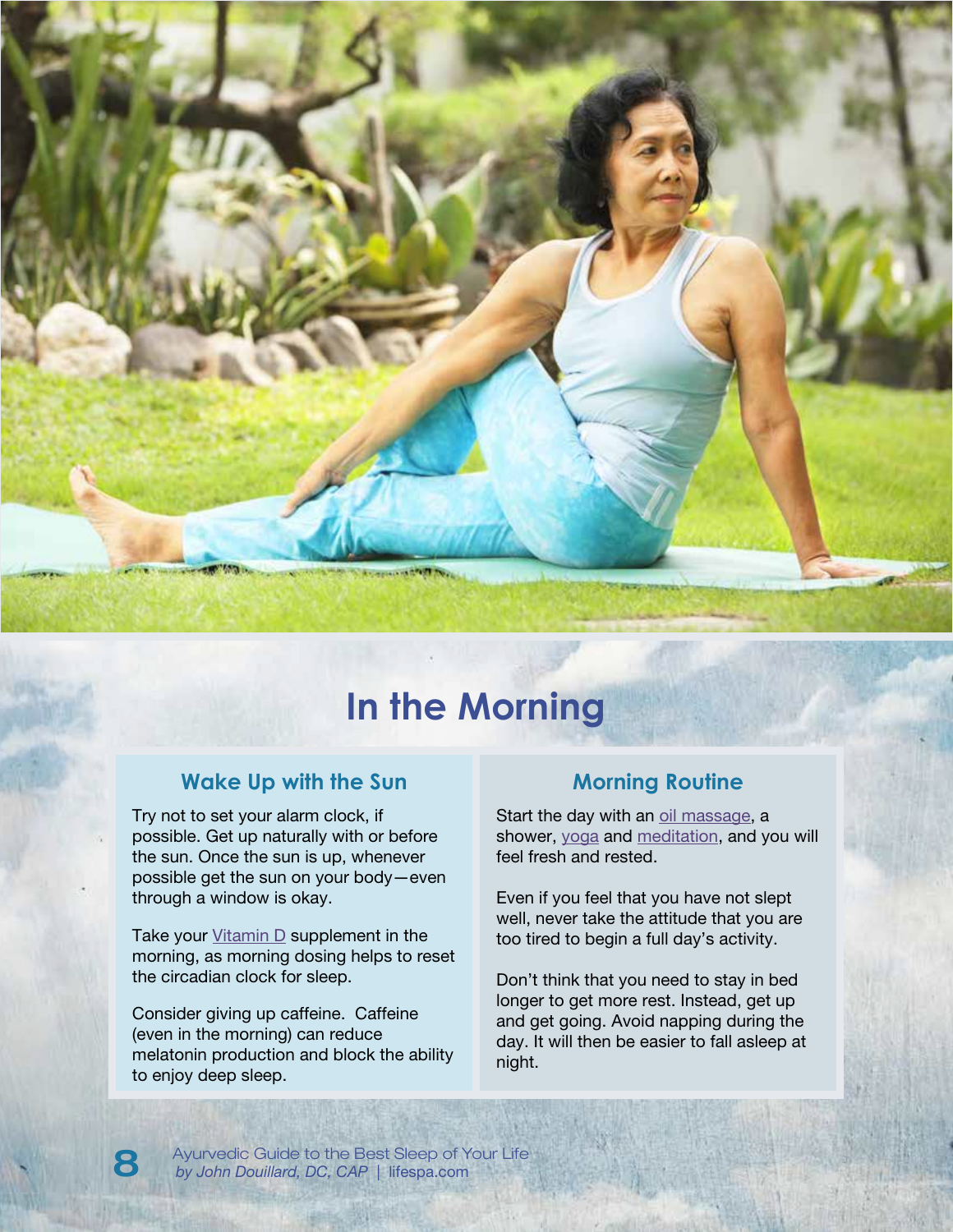### **Recipe for the Ojas Nightly Tonic**

Drink one cup each night for 3 months to rebuild ojas levels to support sleep, immunity, and overall well-being.

You can learn more about building ojas in my video and article [Got Ojas? Nourish Your Vitality.](https://lifespa.com/got-ojas-nourish-your-vitality/)

**Add small amounts of these** ingredients to one cup of milk, and you slowly bring it to a boil:

| 1 Tbsp    | Chopped dates          |
|-----------|------------------------|
| 2 tsp     | Chopped almonds        |
| 1 Tbsp    | Coconut meat or flakes |
| $1/2$ tsp | Saffron                |
| $1-2$ tsp | Ghee                   |
|           | 1/2 tsp Cardamom       |
|           |                        |



2. Add ojas-building herbs to the milk (1/8 tsp or one 500mg capsule of each):

- [Shatavari](https://lifespa.com/ayurvedic-supplement-facts/shatavari/) (Strength of 100 Husbands, sometimes spelled Shatawari)
- [Ashwagandha](https://lifespa.com/ayurvedic-supplement-facts/ashwagandha/) (Strength of Ten Horses, sometimes spelled Ashwaganda)

 $\bullet$  . Optional: Once the milk, herbs, foods and spices are cooked and off the flame, add 1 tsp of raw honey.

In the LifeSpa online shop, you'll find these delicious ingredients formulated into an organic, 30-day beverage mix called the [Ojas Nightly Tonic](https://lifespa.com/ayurvedic-supplement-facts/ojas/).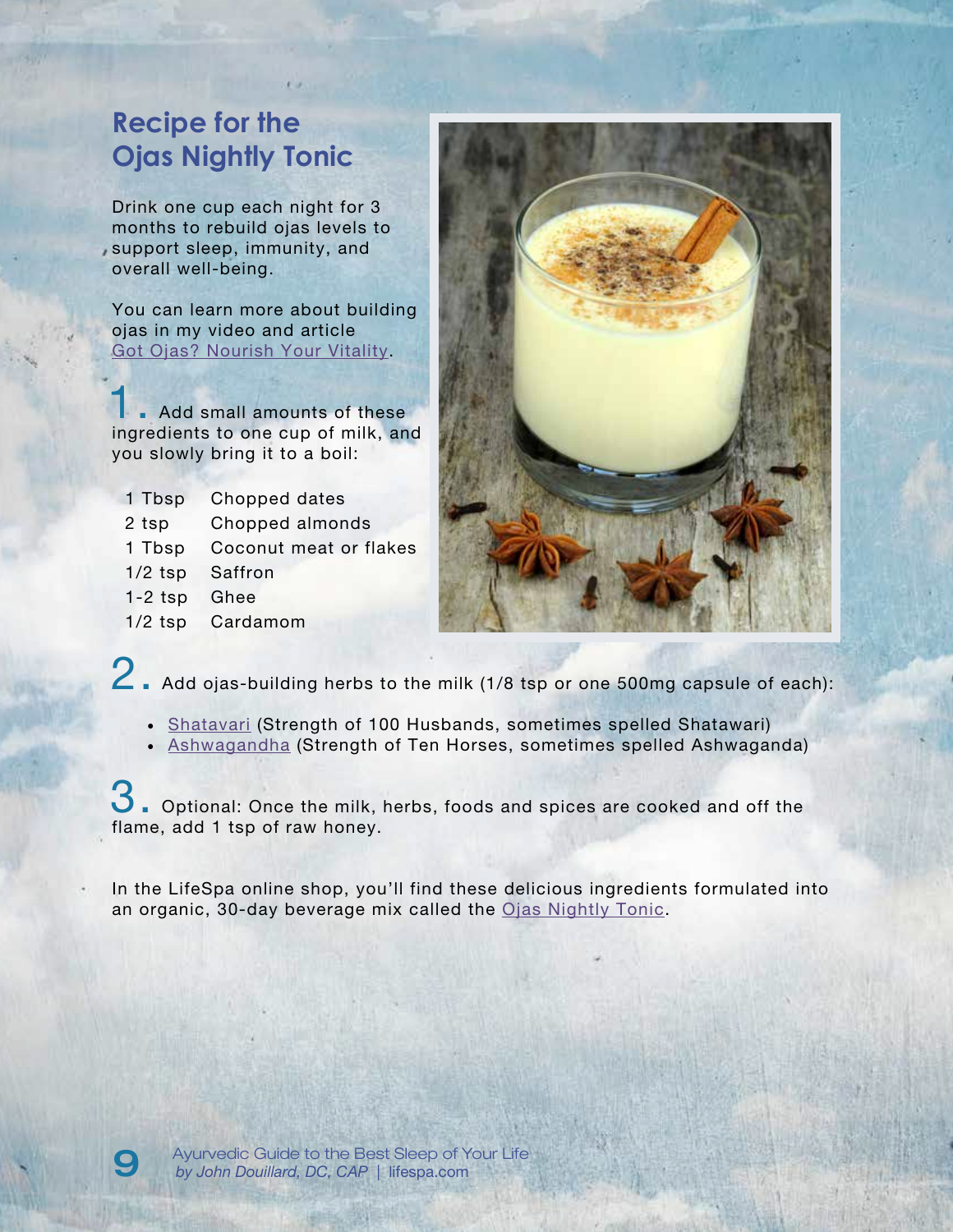### **Summary**

#### **General Suggestions for Sleep**

Meditate Twice Daily

Maintain a Regular Daily Routine

Eat Vata-Pacifying Foods

Manage Vata Digestion

Get Outside and Play

Laugh and Enjoy

#### **In The Evening**

Cultivate Pleasant and Relaxing Activities

Avoid Work that Requires Energy and **Concentration** 

Use Gentle and Soothing Aromatherapy Oils

#### **In Bed**

Adjust the Temperature

Avoid Using the Bedroom for Mental **Activities** 

Keep Your Head and Feet Warm

Turn Off Lights and Wi-Fi

Assume A Comfortable Position and Relax

#### **Just Before Bed**

Abhyanga *(Daily Self-Massage)*

Drink a Glass of Warm Milk

Avoid Sleeping Pills *(use Ayurvedic Natural Sleep Aids)*

Melatonin

#### **In the Morning**

Wake Up with the Sun *(take Vitamin D)*

Get Sun On Your Body

Start the day with an Oil Massage, a Shower, Yoga, and Meditation

Ayurvedic Guide to the Best Sleep of Your Life 10 *by John Douillard, DC, CAP* | lifespa.com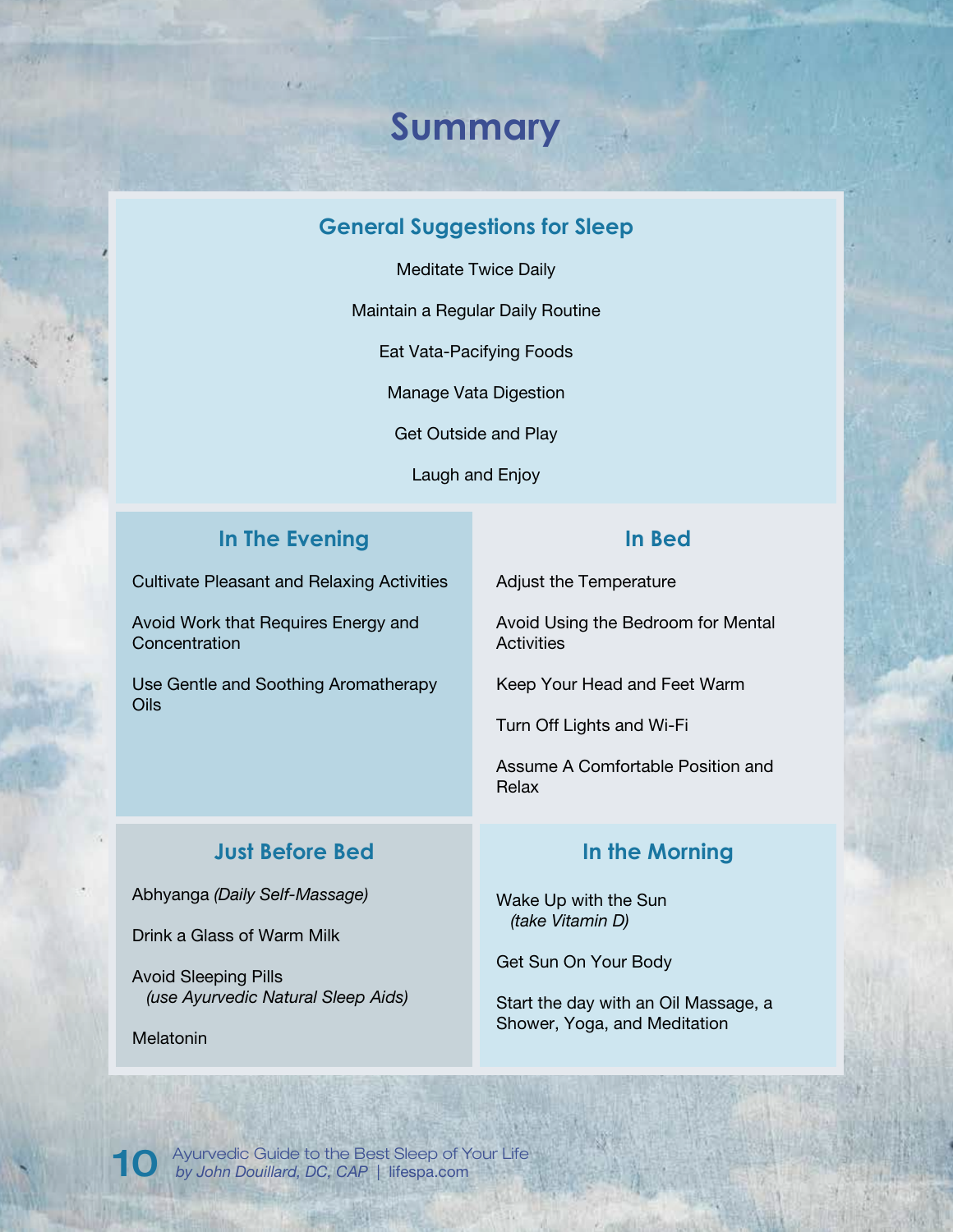#### **Disclaimer**

A sleep disorder is broadly defined as a physical or psychological problem that impairs your ability to sleep or causes increased sleepiness during the day. Everyone can experience sleep problems from time to time. However, you might have a sleep disorder and should consult your primary healthcare practitioner if:

- You regularly experience difficulty sleeping.
- You are often tired during the day, even if you slept for at least seven hours the night before.
- You have a reduced or impaired ability to perform regular daytime activities.
- Your partner has told you that you snore loudly and sometimes seem to stop breathing.

### **References:**

- 1. <https://jamanetwork.com/journals/jamainternalmedicine/fullarticle/2110998>
- 2. <https://www.ncbi.nlm.nih.gov/pmc/articles/PMC1369194/>
- 3. <https://www.ncbi.nlm.nih.gov/pmc/articles/PMC4448595/>
- 4. <https://lifespa.com/how-sun-exposure-affects-sleep-and-melatonin-production/>
- 5. <https://www.ncbi.nlm.nih.gov/pmc/articles/PMC3538178/>
- 6. <https://www.ncbi.nlm.nih.gov/pmc/articles/PMC2896339/>
- 7. <https://www.ncbi.nlm.nih.gov/pmc/articles/PMC4521661/>
- 8. <https://lifespa.com/ayurvedic-hot-milk-recipe-for-healthy-sleep/>
- 9. <https://www.ncbi.nlm.nih.gov/pubmed/8836952>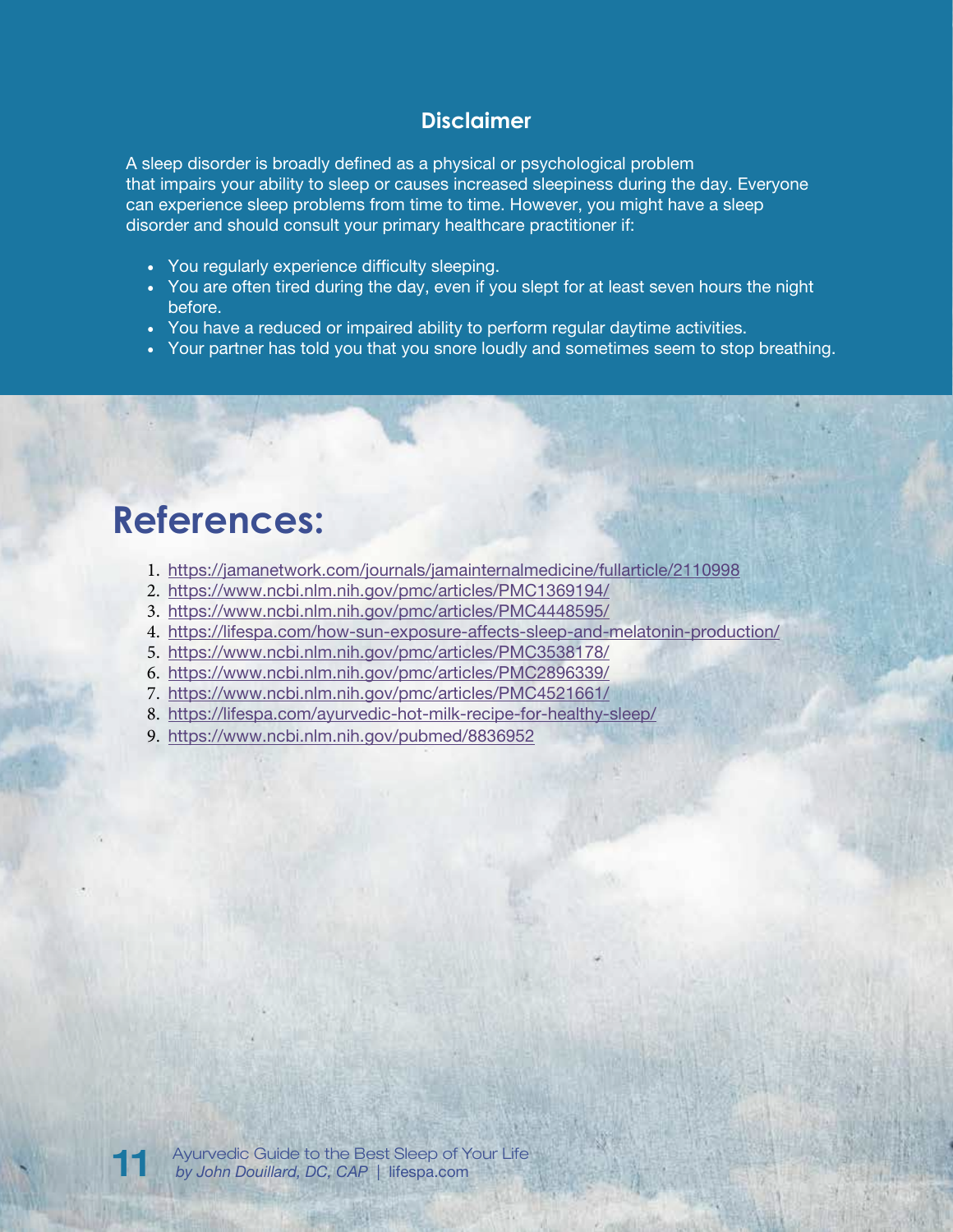### **Also by John Douillard**

#### **Books**

#### [Eat Wheat](https://store.lifespa.com/product/eat-wheat/)

*A Scientific and Clinically-Proven Approach to Safely Bringing Wheat and Dairy Back Into Your Diet* 

#### [Colorado Cleanse](https://lifespa.com/cleansing/colorado-cleanse/)

[Comprehensive Guide to the 14-Day Colorado Cleanse + Seasonal Cookbook](https://lifespa.com/cleansing/colorado-cleanse/) 

[Body, Mind and Sport](https://store.lifespa.com/product/body-mind-and-sport/) *The Mind-Body Guide to Lifelong Health, Fitness, and Your Personal Best* 

#### [Perfect Health for Kids](https://store.lifespa.com/product/perfect-health-for-kids/)

*10 Ayurvedic Health Secrets Every Parent Must Know* 

[Miracle of Lymph eBook + Ayurveda and the Miracle of Lymph Audio Lecture](https://store.lifespa.com/product/miracle-of-lymph-ebook-bundle/)

[The 3-Season Diet](https://store.lifespa.com/product/3-season-diet/)  *Eat the Way Nature Intended: Lose Weight, Beat Food Cravings, Get Fit* 

#### [The Encyclopedia of Ayurvedic Massage](https://store.lifespa.com/product/encyclopedia-of-ayurvedic-massage/)

[The Yoga Body Diet](https://store.lifespa.com/product/yoga-body-diet/)  *[Slim and Sexy in 4 Weeks Without the Stress](https://store.lifespa.com/product/yoga-body-diet/)* 

#### **DVDs**

[Natural Detox](https://store.lifespa.com/product/natural-detox-dvd/)  [Ayurveda for Stress Relief](https://store.lifespa.com/product/ayurveda-for-stress-relief-dvd/)  [Ayurveda for Weight Loss](https://store.lifespa.com/product/ayurveda-for-weight-loss-dvd/)

#### **eCourses**

28-Day Ayurveda Challenge: *[Change Your Daily Routine, Change Your Life](https://store.lifespa.com/product/ayurveda-challenge-ecourse-online/)*  [John Douillard's Ayurvedic Pulse Reading eCourse](https://store.lifespa.com/product/ayurvedic-pulse-reading-ecourse-online/)*: A Technique for Self-Discovery* Transformational Awareness Technique*[: 6 Meditations to Emotional Freedom eCourse](https://store.lifespa.com/product/transformational-awareness-technique-online/)* Perfecting Digestion*[: The Gateway to Emotional Freedom](https://store.lifespa.com/product/perfecting-digestion-gateway-to-emotional-freedom/)*

Ayurvedic Guide to the Best Sleep of Your Life 12 *by John Douillard, DC, CAP* | lifespa.com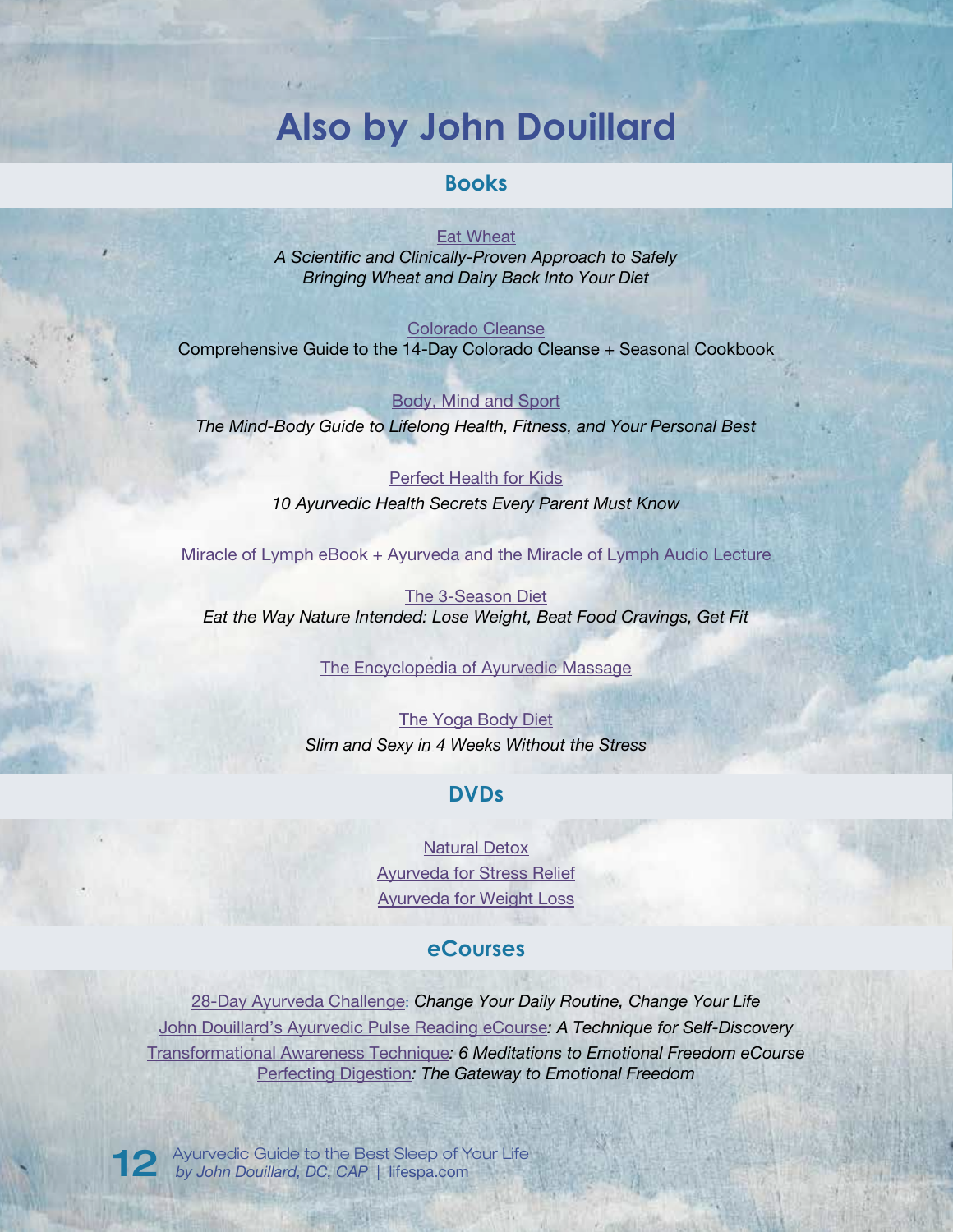#### **Ayurvedic At-Home Cleanses**

Colorado Cleanse: *[14-Day At Home Ayurvedic Detox and](http://lifespa.com/cleansing/colorado-cleanse/) Lymph Cleanse*

Short Home Cleanse: *[4 Days to Reset Your Digestion and Fat Metabolism](http://lifespa.com/cleansing/short-home-cleanse/)*

#### **FREE eBooks**

[Safe Liver and Gallbladder Cleansing](https://lifespa.com/self-help/ebooks/safe-liver-cleansing-ebook/)

[Ayurvedic Weight Balancing](http://lifespa.com/ayurvedic-weight-loss-ebook/) *[Lose weight effortlessly with my 4-Step Ayurvedic Weight Balancing System](http://lifespa.com/ayurvedic-weight-loss-ebook/)*

[Blood Sugar Secrets for Health and Longevity](http://lifespa.com/blood-sugar-secrets-health-longevity/) *[Raise your blood sugar awareness to protect your brain, skin, cells, heart, gut, joints and more.](http://lifespa.com/blood-sugar-secrets-health-longevity/)*

> [The Protein Solution](http://lifespa.com/self-help/ebooks/the-protein-solution-ebook/) *[Combat Hidden Signs of Protein Deficiency](http://lifespa.com/self-help/ebooks/the-protein-solution-ebook/)*

[Dr. John's Guide to Taking Herbs](http://lifespa.com/self-help/ebooks/dr-johns-guide-to-taking-herbs-ebook/) *[Learn to get the most out of your herbal supplements](http://lifespa.com/self-help/ebooks/dr-johns-guide-to-taking-herbs-ebook/)*

#### **[Visit LifeSpa.com for FREE Knowledge:](http://lifespa.com)**

[Videos](http://lifespa.com/articles-videos/videos-general-health/)  **[Articles](http://lifespa.com/articles-videos/)** [Podcast Lectures](http://lifespa.com/category/podcast-library/)  [Health Quizzes](http://lifespa.com/ayurvedic-health-quizzes/)

#### [Subscribe to our FREE Newsletter!](http://)

[As a LifeSpa insider you will get special discounts and](http://)  [coupons on products. You'll also be the first to know about](http://)  special events, webinars with Dr. John and... (drum roll) .... [our latest health and nutrition articles!](http://)

Learn More at [http://lifespa.com/newsletter-signup/](http://lifespa.com/newsletter-signup/ )



Ayurvedic Guide to the Best Sleep of Your Life 13 *by John Douillard, DC, CAP* | lifespa.com